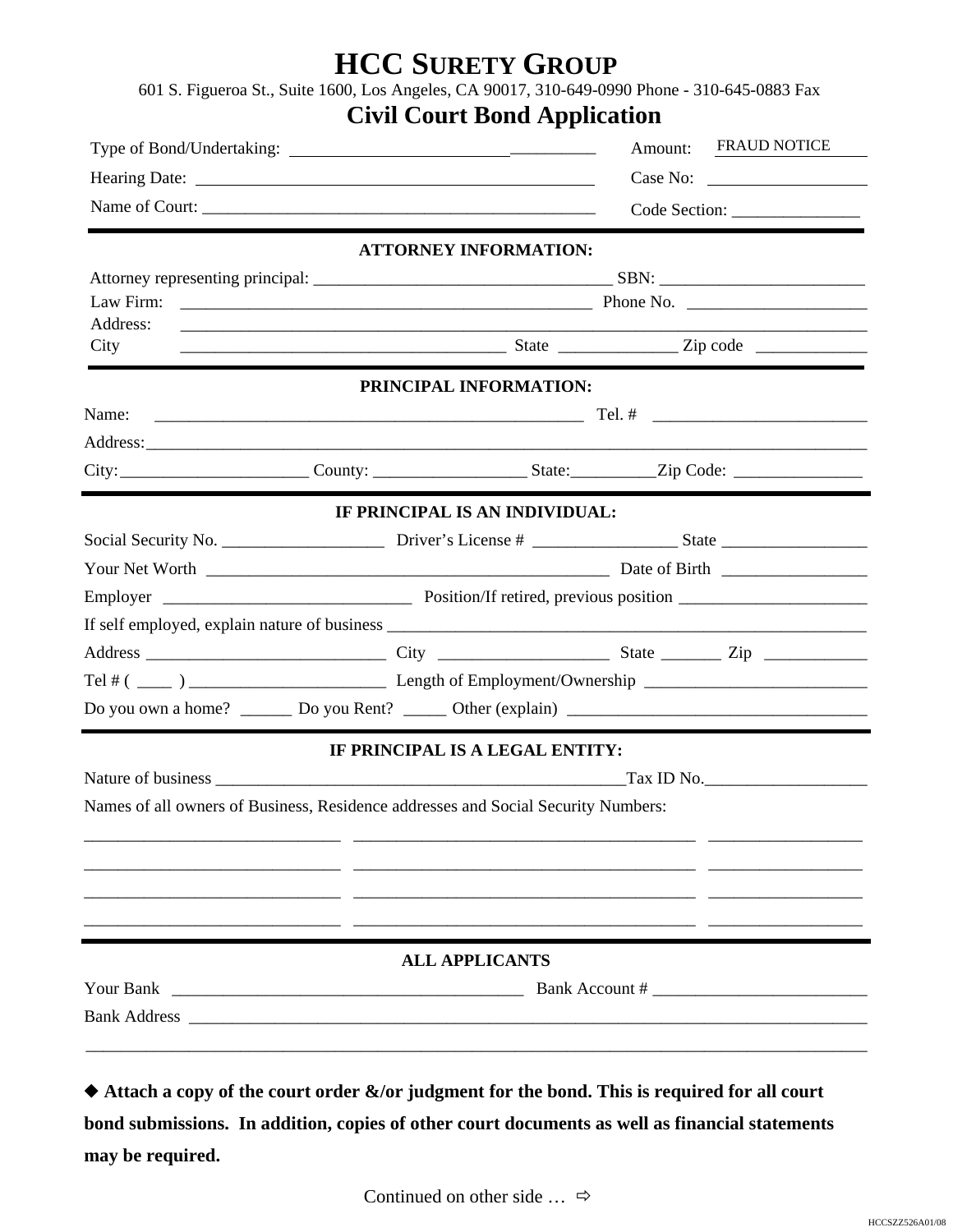#### **Rate Schedule**

- Civil Bonds with Hard Collateral---Cashier's Check, Letter of Credit: 2% of first \$50,000.00 with a minimum of \$250.00 and 1% over \$50,000.00.
- Civil Bonds with Soft Collateral--- Real Estate, Account Control of Stock Portfolio, Assignment of cash value of Life Insurance: 4% with a minimum premium of \$250.00.

First year's premium is fully earned upon issuance of the bond.

Many types of bonds may require collateral. HCC Surety Group and its subsidiaries may accept the following as collateral:

- A cashier's check from our bond principal made payable to HCC Surety Group. Prior credit approval may be required.
- An Irrevocable Letter of Credit (ILOC) drawn on a bank acceptable to Surety. Use of our format for the ILOC or pre-approval of the bank's format is required.
- A Mortgage on real property acceptable to Surety. Consideration of real estate as collateral will require payment of title and appraisal fees.

*All the above forms of collateral are subject to prior approval and qualification by Surety. Fees may be imposed for the use of, or in conjunction with the acceptance and release of, certain forms of collateral. All fees, if any, will be disclosed to the principal prior to Surety proceeding with issuance of any bond.* 

#### **INDEMNITY AGREEMENT - READ CAREFULLY. Your signature creates legal consequences to you.**

hereafter as "Surety," issuing the bond applied for, the undersigned hereby agree for themselves, their heirs, successors and assigns, jointly and severally: 1. To pay Surety an annual premium in advance each year during which liability under the bond shall continue in force and until satisfactory evidence of termination of the Surety's liability is furnished to the Surety. 2. To indemnify Surety against all losses, liabilities, costs, damages, attorneys' fees and expenses the Surety may incur or has incurred due to the execution and issuance of the bond on, before or after this date including any modifications, renewals or extensions of the bond or the enforcement of the terms of this indemnity agreement. 3. The Surety or its representatives shall have the right to examine the credit history, department of motor vehicle records, employment history, books and records of the undersigned or the assets covered by the bond, or the assets pledged as collateral for the bond. 4. The undersigned agree to waive notice of the execution of the bond, notice of any fact, knowledge or information In consideration of American Contractors Indemnity Company, U.S. Specialty Insurance Company and/or United States Surety Company referred to

affecting the undersigned's rights or liabilities under the bond that Surety may have or discover prior to or after execution of the bond.5. The undersigned, upon written demand, shall deposit with Surety a sum of money requested by Surety to cover any claim, suit, expense or judgment that Surety may in its absolute discretion determine is necessary and the deposit shall be pledged as collateral security on any such bond or other bonds the Surety may have issued for the undersigned. The undersigned hereby irrevocably appoints Surety as their attorney in fact to execute any documents necessary to perfect Surety's security interests in any collateral submitted to Surety. Surety shall have the exclusive right to determine if any claim or suit shall be denied, paid, compromised, defended or appealed. An itemized statement of payments made by Surety shall be prima facie evidence of the obligation of undersigned due to Surety. The undersigned agree that it is their responsibility to defend their own interests. 6. Surety and undersigned agree that the place of performance of this agreement, including the promise to pay Surety, shall be in Los Angeles County, California, and venue for any suit, arbitration, mediation or any other form of dispute resolution shall be in Los Angeles County, California. 7. The rights and obligations of the undersigned are in addition to and cumulative of all other rights, liabilities and obligations under the laws of the State of California. The undersigned confirms that Surety shall have every right, defense or remedy including the rights of exoneration and subrogation.8. Unless specified by law or stated in the bond that the bond can not be cancelled, Surety may cancel bond by mailing a notice of cancellation in the U.S. mail to the Obligee and Principal at the last address provided to Surety and cancellation shall become effective thirty (30) days after the date of deposit with the United States Postal Service.

Regardless of the date of signature, this indemnity is effective as of the date of execution and renewal of the aforementioned bond(s) and is continuous until Surety is satisfactorily discharged from liability pursuant to the terms and conditions contained herein and in the bond(s).

#### **IMPORTANT SIGNATURE INSTRUCTIONS**

*If an individual or sole owner, applicant must sign as duly authorized representative. Spouse must sign personal indemnity below. If a general partnership, managing member must sign as duly authorized representative. If a corporation, an officer must sign as the authorized representative.*

| Signed, sworn to and dated this day of health and subset of the same day of health and set of the same day of health and set of the same day of health and set of the same day of health and set of the same day of health and |                          |              |                          |              |  |  |  |
|--------------------------------------------------------------------------------------------------------------------------------------------------------------------------------------------------------------------------------|--------------------------|--------------|--------------------------|--------------|--|--|--|
| Applicant:<br>(Print name exactly as it appears on bond)                                                                                                                                                                       |                          |              | $X \sim 1$               |              |  |  |  |
| Additional Indemnitors (if required):                                                                                                                                                                                          |                          |              |                          |              |  |  |  |
| X                                                                                                                                                                                                                              |                          |              |                          |              |  |  |  |
|                                                                                                                                                                                                                                | (Indemnitor's Signature) | (Print Name) | (Indemnitor's Signature) | (Print Name) |  |  |  |
| X                                                                                                                                                                                                                              |                          |              |                          |              |  |  |  |
|                                                                                                                                                                                                                                | (Indemnitor's Signature) | (Print Name) | (Indemnitor's Signature) | (Print Name) |  |  |  |

FRAUD NOTICE<br>Any person who, with the intent to defraud or knowing that he is facilitating a fraud against an insurer, submits an application or files a claim containing a false or deceptive statement is<br>gulity of insuranc gulity of insurance fraud.